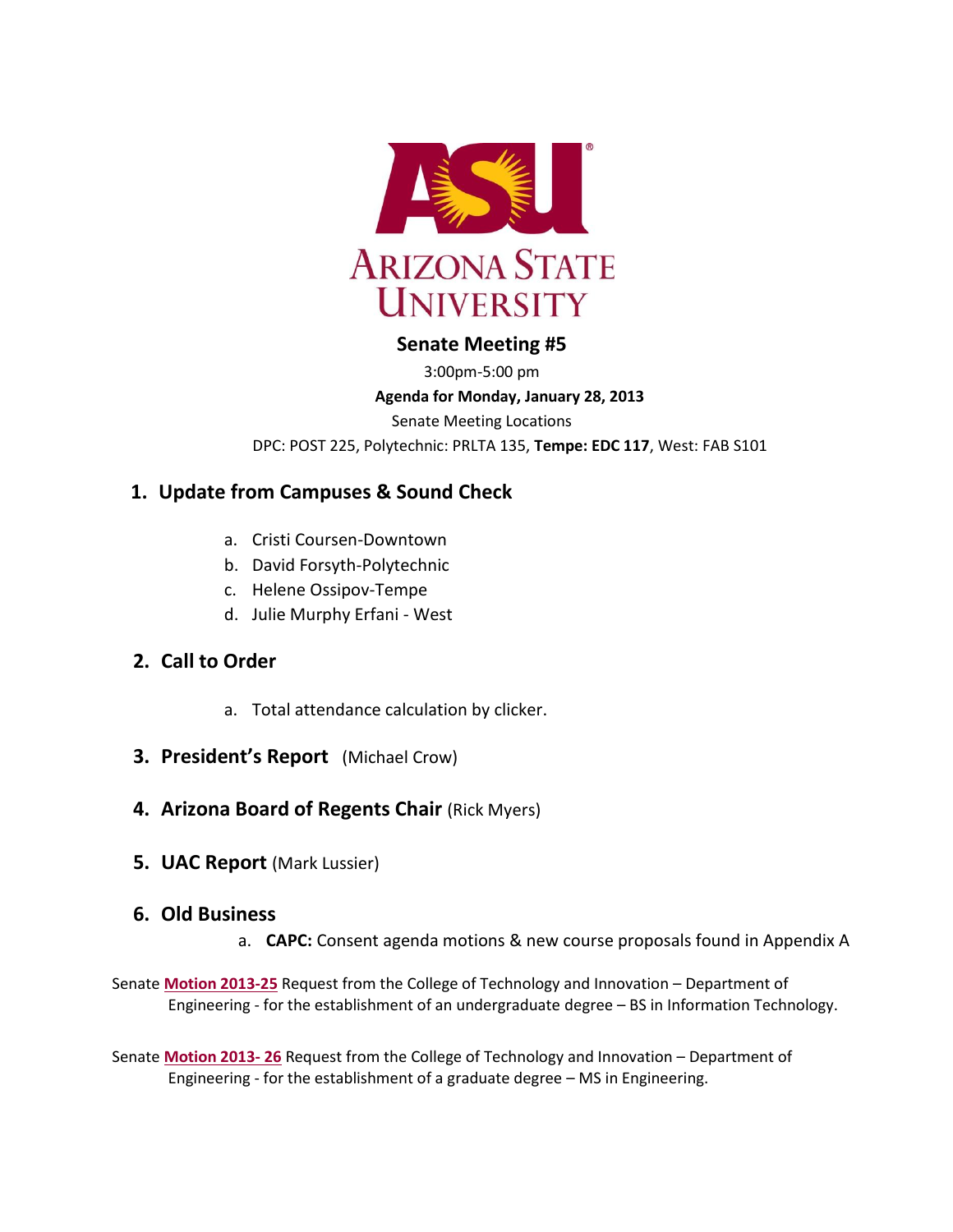# **7. New Business**

### **a. UAC Motions**

Senate **[Motion 2013-34](http://usenate.asu.edu/node/4490)** Revision of General Studies Lab Science Course Requirement.

#### **b. CAPC Motions**

- Senate **[Motion 2013-27](http://usenate.asu.edu/node/4478)** Request from the College of Health Solutions and the School of Letters and Sciences for the transfer of a graduate degree program- Doctor of Behavioral Health from the School of Letters and Sciences to the College of Health Solutions.
- Senate **[Motion 2013-28](http://usenate.asu.edu/node/4479)** Request from the College of Technology and Innovation-Morrison School of Agribusiness and Resource Management for the name change of an undergraduate degree from BS in environmental Technology Management to BS in Environmental and Resource Management.
- Senate **[Motion 2013-29](http://usenate.asu.edu/node/4480)** Request from the College of Technology and Innovation-Department of Technological Entrepreneurship and Innovation Management for the name change of and undergraduate degree from BS in Applied Psychology to BS in Industrial and Organizational Psychology.
- Senate **[Motion 2013-30](http://usenate.asu.edu/node/4481)** Request from the School of Letters and Sciences for the establishment of an undergraduate degree program-BA in Organizational Leadership.
- Senate **[Motion 2013-31](http://usenate.asu.edu/node/4482)** Request from the College of Technology and Innovation-Department of Engineering Technology for the name change of an undergraduate degree from BS in Manufacturing Engineering Technology to BS in Product Development and Manufacturing Technology.
- Senate **[Motion 2013-32](http://usenate.asu.edu/node/4483)** Request from the College of Technology and Innovation, Department of Technological Entrepreneurship and Innovation Management for the establishment of an undergraduate degree- BS in Health Systems Management.
- Senate **[Motion 2013-33](http://usenate.asu.edu/node/4486)** Request from the College of Liberal Arts and Sciences, School of Historical, Philosophical and Religious Studies for the establishment of an undergraduate certificate in Political Thought and Leadership.

# **Appendix B - CAPC Information Items only**

# **8. Committee Reports**

- a. Committee on Committees Chair, Chris Kyselka.
- b. Personnel Committee Chair, Brad Armendt
- c. Student Faculty Policy Committee– Chair, John Shumway
- d. Task Force on New UAC Model-Chair, Mirna Lattouf

# **9. Open Forum**

**10. Adjournment**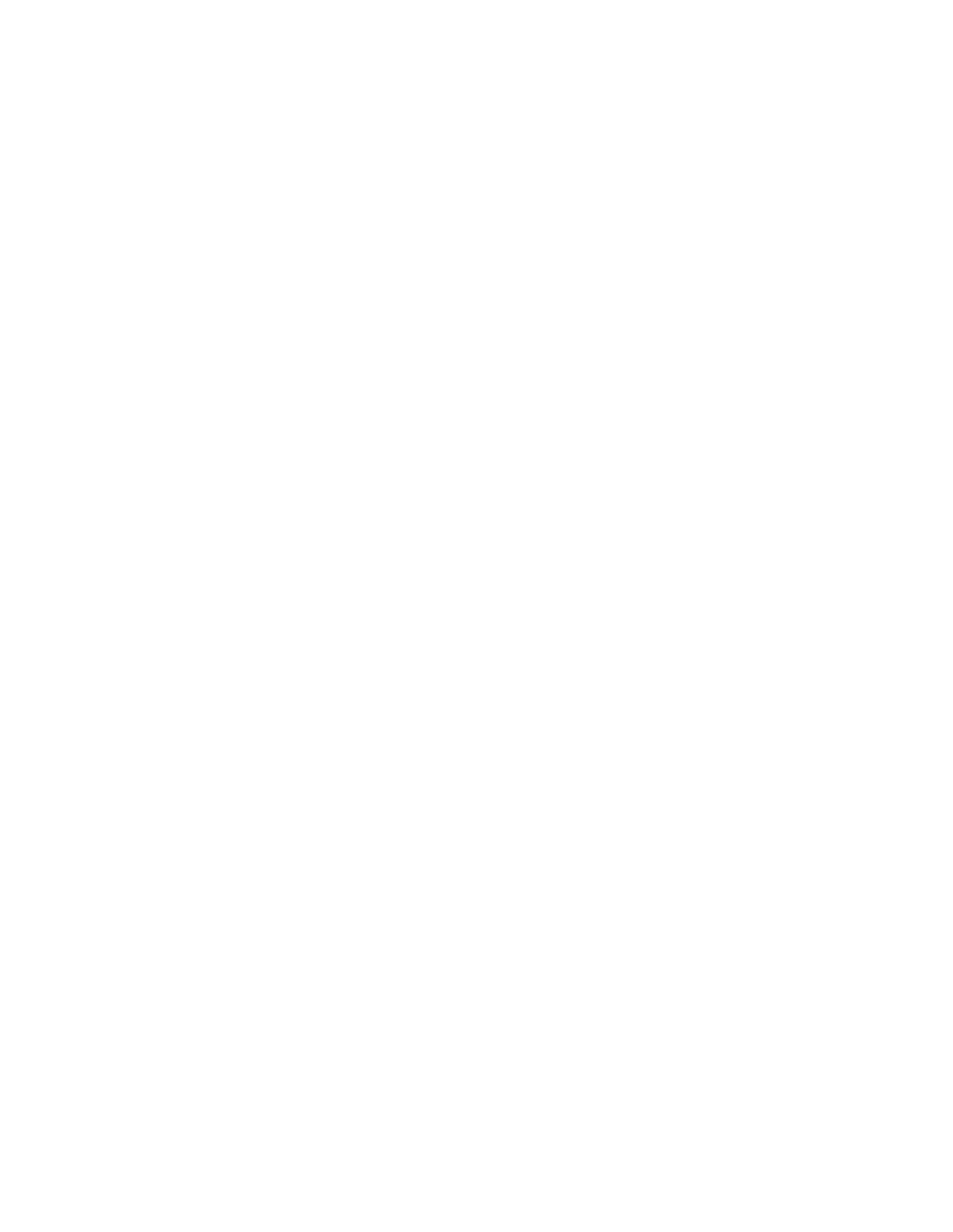# **Appendix A CAPC New Course Proposals**

| <b>ADE</b> | 242 | Introduction to Building Systems                                  |
|------------|-----|-------------------------------------------------------------------|
| <b>APA</b> | 352 | Race, Space and the Production of Inequality                      |
| <b>ARA</b> | 589 | Writing Art and Design Criticism                                  |
| <b>ARS</b> | 345 | Art and Television                                                |
| <b>ARS</b> | 539 | Art of the 20th Century II                                        |
| ARS        | 541 | <b>Public Art</b>                                                 |
| <b>ARS</b> | 544 | Films of India                                                    |
| <b>BME</b> | 382 | Biomedical Engineering Product Design and Development III         |
| <b>CEE</b> | 470 | Sustainable Environmental Biotechnologies                         |
| <b>CEE</b> | 570 | Sustainable Environmental Biotechnologies                         |
| <b>FMP</b> | 398 | Capstone Development                                              |
| <b>FOR</b> | 375 | Analytical Chemistry for Life Sciences                            |
| <b>FOR</b> | 376 | Analytical Chemistry for Life Sciences Lab                        |
| <b>HEB</b> | 131 | <b>Biblical Hebrew I</b>                                          |
| <b>HEB</b> | 132 | <b>Biblical Hebrew II</b>                                         |
| HEB        | 231 | <b>Biblical Hebrew III</b>                                        |
| HEB        | 232 | <b>Biblical Hebrew IV</b>                                         |
| <b>HSC</b> | 401 | Professions and Practices in the Health Sciences                  |
| <b>HST</b> | 112 | <b>Foundations of Democracy</b>                                   |
| HST        | 346 | Ancient Greece I: Bronze Age through the Peloponnesian War        |
| <b>HST</b> | 373 | Roman History I: Foundations and Republic                         |
| <b>HST</b> | 374 | Roman History II: The Roman Empire                                |
| <b>HST</b> | 414 | Political Thought and Leadership                                  |
| <b>IEE</b> | 477 | <b>System Dynamics and Thinking</b>                               |
| IFT        | 510 | Principles of Computer and Information Technology                 |
| IFT        | 520 | Principles of Telecommunication Technology                        |
| <b>IFT</b> | 530 | Information Analysis, Modeling, Representation, and Communication |
| IFT        | 540 | Software Development for Information Technology                   |
| JPN        | 115 | Japanese Popular Culture: Anime, Manga, and Film                  |
| <b>JUS</b> | 225 | <b>Black Movements in America</b>                                 |
| LAP        | 252 | <b>Natural Systems</b>                                            |
| <b>LSC</b> | 375 | Analytical Chemistry for Life Sciences                            |
| <b>LSC</b> | 376 | Analytical Chemistry for Life Sciences Lab                        |
| <b>MCO</b> | 420 | <b>Strategic Sports Communication</b>                             |
| <b>MUP</b> | 170 | Music Theatre I                                                   |
| <b>MUP</b> | 172 | Music Theatre II                                                  |
| <b>MUP</b> | 270 | <b>Music Theatre III</b>                                          |
| <b>MUP</b> | 272 | <b>Music Theatre IV</b>                                           |
| <b>MUP</b> | 370 | Music Theatre V                                                   |
| <b>MUP</b> | 443 | <b>Choral Ensembles</b>                                           |
| <b>MUP</b> | 472 | Music Theatre VIII                                                |
| <b>NTR</b> | 353 | The Western Diet: Food, History, and Sustainability               |
| <b>NTR</b> | 453 | Nutrition and the Media                                           |
| <b>SCN</b> | 400 | <b>Sustainability Science for Teachers</b>                        |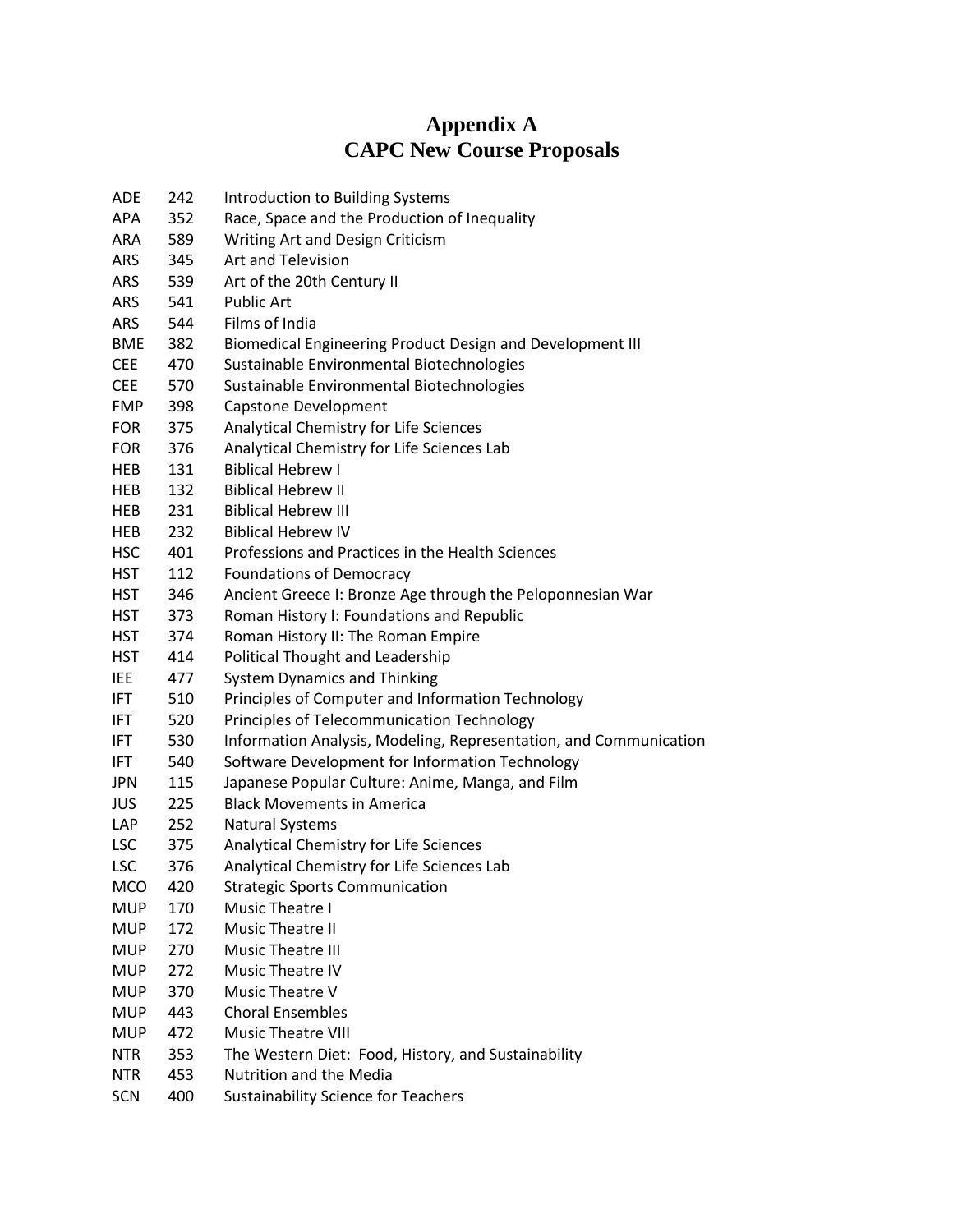# **Appendix B CAPC Information Items**

On January 31, 2013, the Curriculum and Academic Programs Commi**t**tee will recommend approval of the

following:

#### **Ira A. Fulton Schools of Engineering**

*School of Sustainable Engineering and the Built Environment* Disestablishment of undergraduate concentrations BS in Construction Management (General Building Construction) BS in Construction Management (Heavy Construction) BS in Construction Management (Residential Construction) BS in Construction Management (Specialty Construction)

#### **New College of Interdisciplinary Arts and Sciences**

*School of Mathematical and Natural Sciences* Disestablishment of undergraduate concentrations BS in Applied Computing (Digital Media and Graphic Design) BS in Applied Computing (Database Systems) BS in Applied Computing (Network and Distributed Processing)

#### **College of Technology and Innovation**

*Morrison School of Agribusiness and Resource Management* Name change of an undergraduate concentration **From:** BS in Agribusiness (Agribusiness Science) **[To:](https://provost.asu.edu/sites/default/files/shared/capc/CTI%20Proposal%20to%20Change%20Agribusiness%20Concentration%20to%20Pre-Vet%2011-19-2012.....pdf)** [BS in Agribusiness \(Pre-Veterinary Medicine\)](https://provost.asu.edu/sites/default/files/shared/capc/CTI%20Proposal%20to%20Change%20Agribusiness%20Concentration%20to%20Pre-Vet%2011-19-2012.....pdf)

#### **College of Technology and Innovation**

*Department of Technological Entrepreneurship and Innovation Management* Establishment of a graduate concentration MS in Technology (MSTech) in Technology (Global Technology and Entrepreneurship)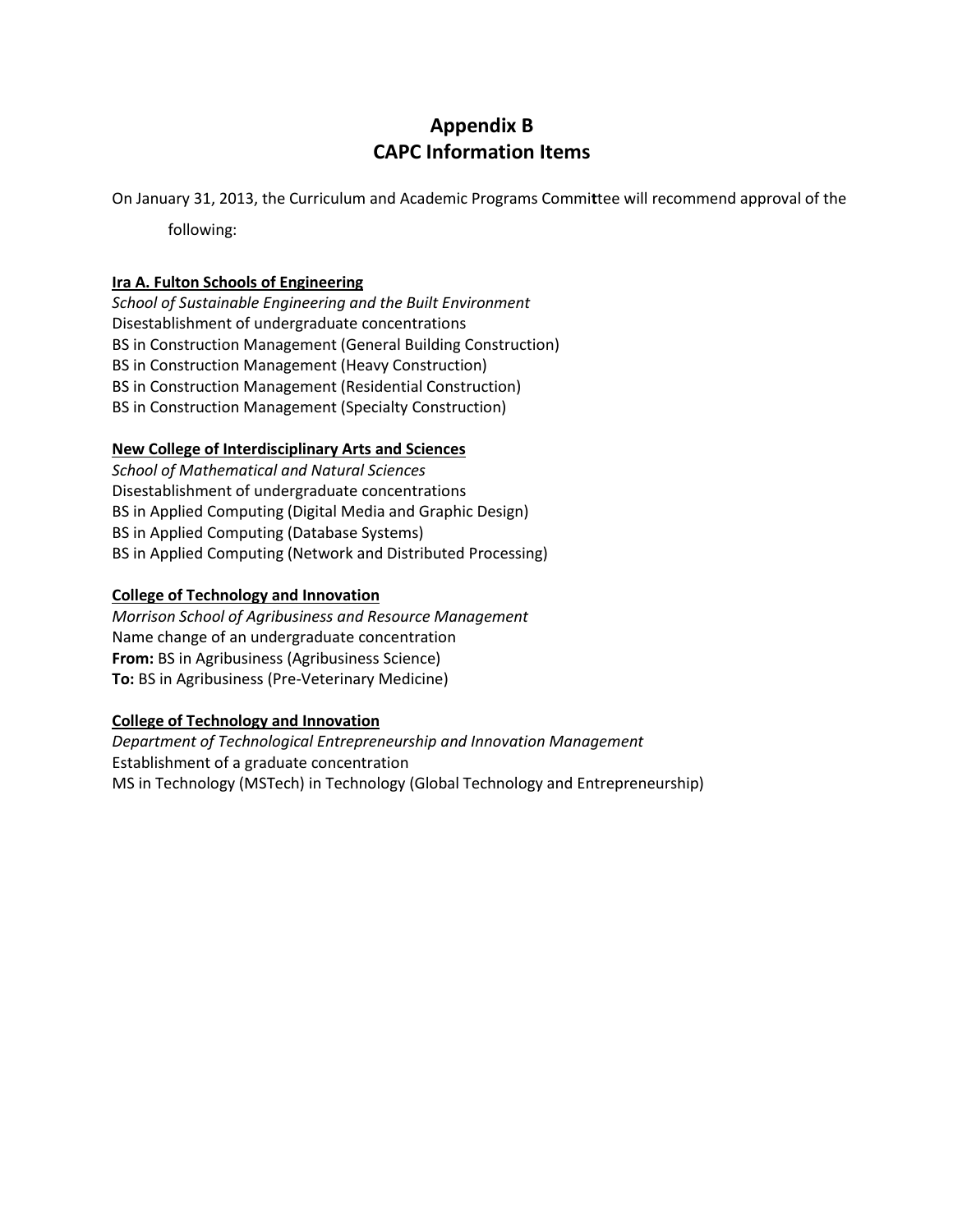#### *For Senate meeting use only, official versions of all motions are found online at the Senate website* **Old Business to Follow**

### **ARIZONA STATE UNIVERSITY First Reading UNIVERSITY SENATE SPRING 2013**

## **Senate Motion # 2013-25**

| <b>Motion Introduced by:</b>   |                                                                       | Curriculum and Academic Programs Committee                               |
|--------------------------------|-----------------------------------------------------------------------|--------------------------------------------------------------------------|
|                                |                                                                       | Arnold Maltz, Chair                                                      |
| Date of First Reading:         |                                                                       | December 3, 2012                                                         |
| <b>Date of Second Reading:</b> |                                                                       | January 28, 2013                                                         |
| <b>Title of Motion:</b>        | Request from the College of Technology and Innovation – Department of |                                                                          |
|                                |                                                                       | Engineering - for the establishment of an undergraduate degree $- BS$ in |
|                                |                                                                       | <b>Information Technology</b>                                            |

#### **Action Requested:**

The Curriculum and Academic Programs Committee recommends University Senate approval of a proposal submitted by the– College of Technology and Innovation – Department of Engineering – for the establishment of an undergraduate degree – BS in Information Technology

#### **Rationale:**

The BS in Information Technology is a flexible, project-driven program focused on computerized acquisition, modeling, presentation, and retrieval of digital data and documents. Graduates possess structured problem solving, data management, and design skills as they relate to various forms of digital data and documents. Students in this program select a focus area (Web, Security/Administration, or Video Games) and a secondary focus in a related area that meets student educational objectives.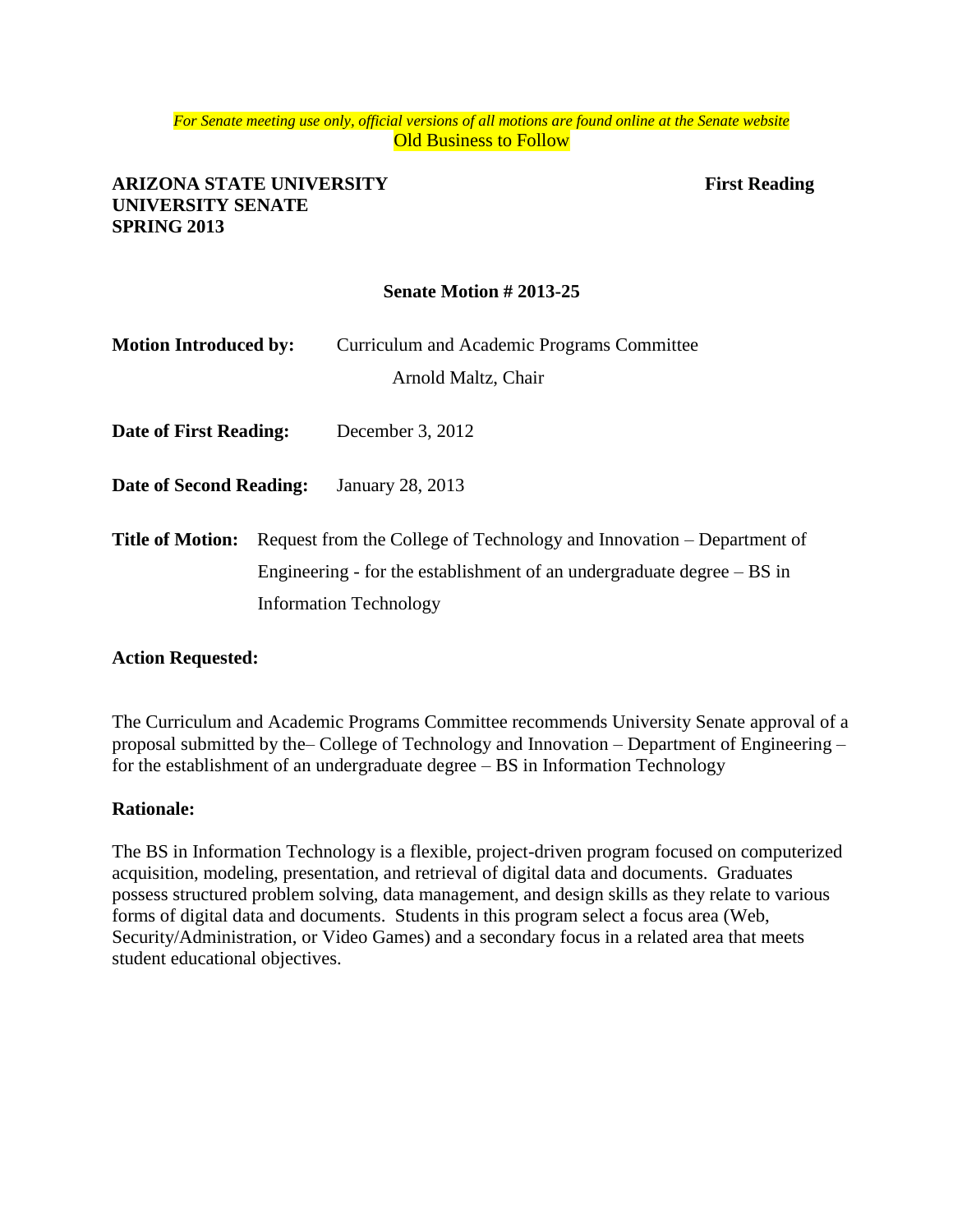### **Senate Motion # 2013-26**

| <b>Motion Introduced by:</b> | Curriculum and Academic Programs Committee<br>Arnold Maltz, Chair                                                                                          |
|------------------------------|------------------------------------------------------------------------------------------------------------------------------------------------------------|
| Date of First Reading:       | December $3, 2012$                                                                                                                                         |
| Date of Second Reading:      | January 28, 2013                                                                                                                                           |
| <b>Title of Motion:</b>      | Request from the College of Technology and Innovation –<br>Department of Engineering - for the establishment of a graduate<br>$degree - MS$ in Engineering |

### **Action Requested:**

The Curriculum and Academic Programs Committee recommends University Senate approval of a proposal submitted by the– College of Technology and Innovation – Department of Engineering – for the establishment of a graduate degree – MS in Engineering

# **Rationale:**

This program extends the unique approaches to engineering education developed at the Polytechnic campus at the undergraduate level to the graduate level. The M.S. in Engineering program consists of a core set of courses designed to develop applied analytical expertise across disciplinary boundaries, with direct applications of advanced design principles to system design, management and control. The expertise developed in the core curriculum is reinforced through focus areas building on existing unit faculty strengths, including alternative energy, mechanical, electrical and manufacturing engineering. Reflective of the approach taken to engineering education in the undergraduate program, the program incorporates a relevant project, required of all students in this degree program, within the focus area courses. The degree will offer a courseonly option plus options culminating in a Master's thesis, capstone course or an applied project. Each of these options is designed to engage students with real-world applications of engineering and to develop problem solving skills.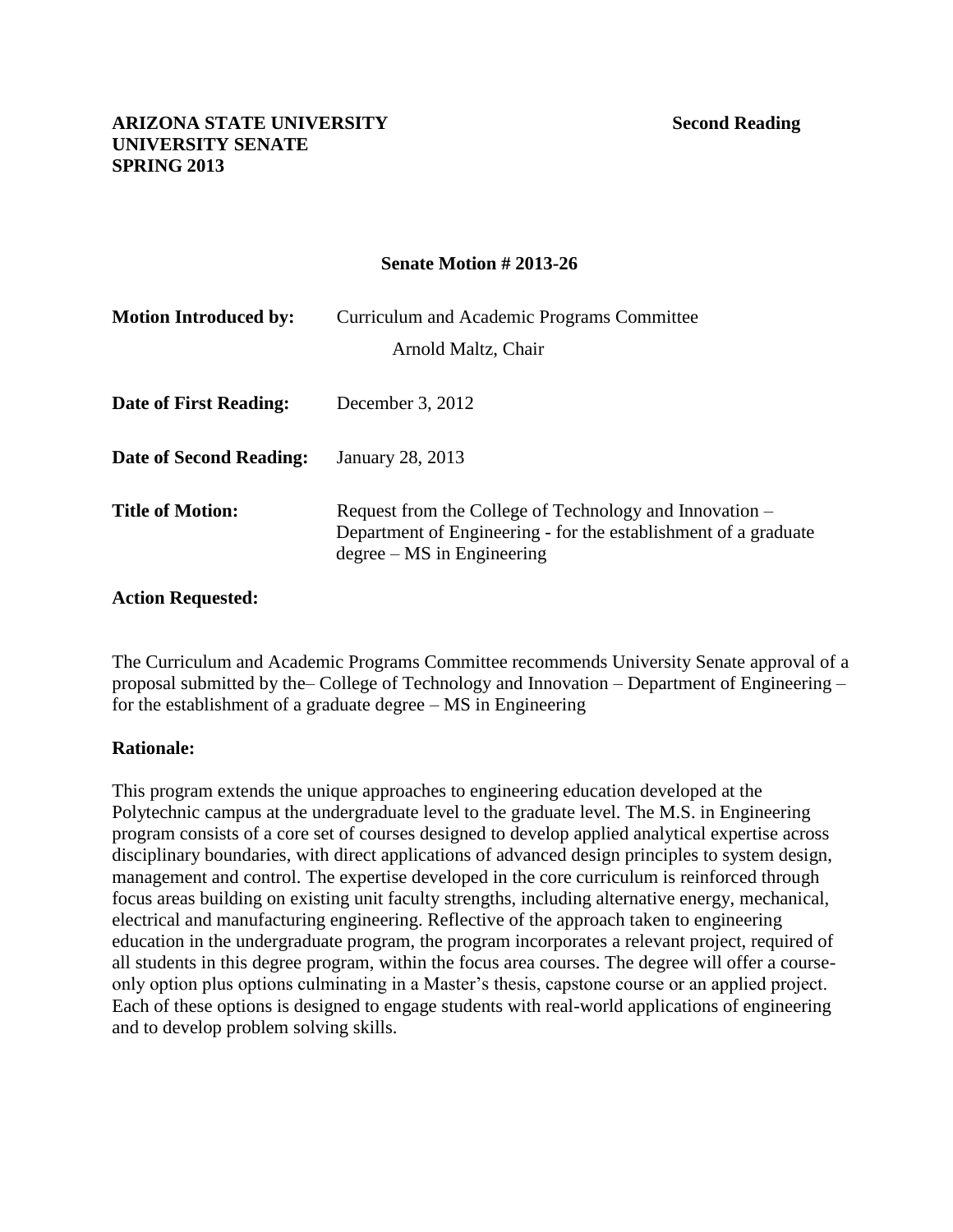#### *For Senate meeting use only, official versions of all motions are found online at the Senate website* New Business to Follow

# **ARIZONA STATE UNIVERSITY First Reading UNIVERSITY SENATE SPRING 2013**

### **Senate Motion # 2013-27**

| <b>Motion Introduced by:</b>  | Curriculum and Academic Programs Committee<br>Arnold Maltz, Chair                                                                                                                                                                                              |
|-------------------------------|----------------------------------------------------------------------------------------------------------------------------------------------------------------------------------------------------------------------------------------------------------------|
| <b>Date of First Reading:</b> | January 28, 2013                                                                                                                                                                                                                                               |
| Date of Second Reading:       | February 18, 2013                                                                                                                                                                                                                                              |
| <b>Title of Motion:</b>       | Request from the College of College of Health Solutions and the<br>School of Letters and Sciences - for the transfer of a graduate degree<br>program - Doctor of Behavioral Health - from the School of Letters<br>and Sciences to College of Health Solutions |

#### **Action Requested:**

The Curriculum and Academic Programs Committee recommends University Senate approval

of a proposal submitted by the College of College of Health Solutions and the School of

Letters and Sciences - for the transfer of a graduate degree program - Doctor of

Behavioral Health - from the School of Letters and Sciences to [College of Health Solutions](https://provost.asu.edu/sites/default/files/shared/capc/DBH%20Academic%20Org.%20Change_0.pdf)

#### **Rationale:**

This proposal is to transfer the Doctoral of Behavioral Health program from the School of Letters and Sciences to the College of Health Solutions. The program in Behavioral Health is aligned with the academic programs in the College of Health Solutions. Organizationally, it makes sense to house the health programs together to enhance intellectual and program connection for students and faculty. There will be no impact on current students as the program requirements and faculty are not changing. The program will remain in the existing facility.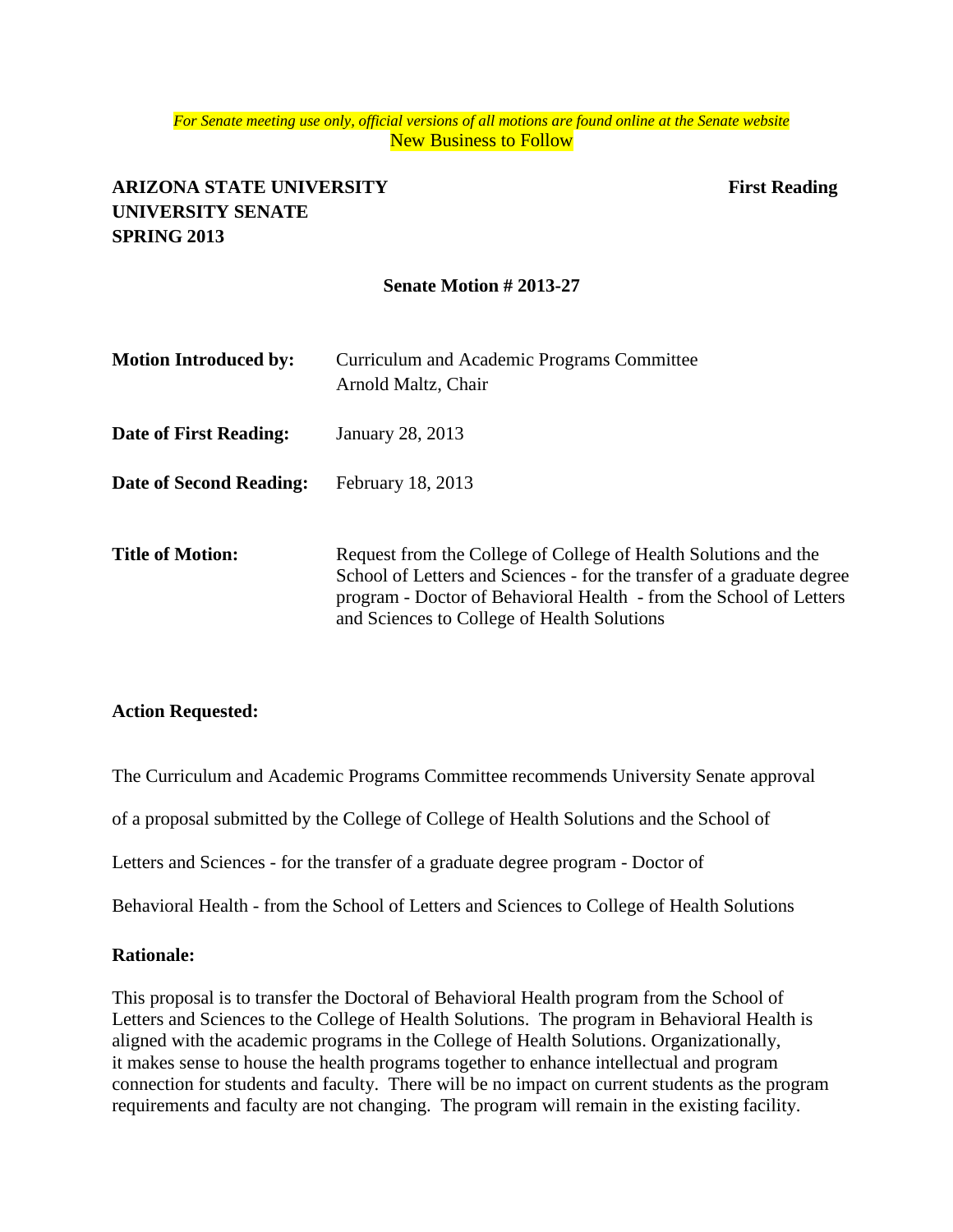#### **Senate Motion # 2013-28**

| <b>Motion Introduced by:</b> | Curriculum and Academic Programs Committee<br>Arnold Maltz, Chair                                                                                                                                                                                                            |
|------------------------------|------------------------------------------------------------------------------------------------------------------------------------------------------------------------------------------------------------------------------------------------------------------------------|
| Date of First Reading:       | January 28, 2013                                                                                                                                                                                                                                                             |
| Date of Second Reading:      | February 18, 2013                                                                                                                                                                                                                                                            |
| <b>Title of Motion:</b>      | Request from the College of Technology and Innovation -<br>Morrison School of Agribusiness and Resource Management – for<br>the name change of an undergraduate degree - from BS in<br>Environmental Technology Management to BS in Environmental<br>and Resource Management |

#### **Action Requested:**

The Curriculum and Academic Programs Committee recommends University Senate approval

of a proposal submitted by the College of Technology and Innovation -Morrison School of

Agribusiness and Resource Management – for the name change of an undergraduate degree –

from BS in Environmental Technology Management to [BS in Environmental and Resource](https://provost.asu.edu/sites/default/files/shared/capc/CTI%20Proposal%20to%20Change%20BS%20in%20ETM%20to%20ERM%2011-20-2012.docx%20SEE%20CORRECT%20NAME%20ABOVE.pdf)

[Management](https://provost.asu.edu/sites/default/files/shared/capc/CTI%20Proposal%20to%20Change%20BS%20in%20ETM%20to%20ERM%2011-20-2012.docx%20SEE%20CORRECT%20NAME%20ABOVE.pdf)

#### **Rationale:**

The proposed name reflects a broadening of the degree beyond remediation of environmental challenges to include a stronger resource management emphasis. This change better enables the degree to meet market demand for broad-based professionals in the field of resource management and is a better fit with faculty expertise and philosophy. The name change better represents the mission of the Morrison School of Agribusiness and Resource Management, the degree's new home.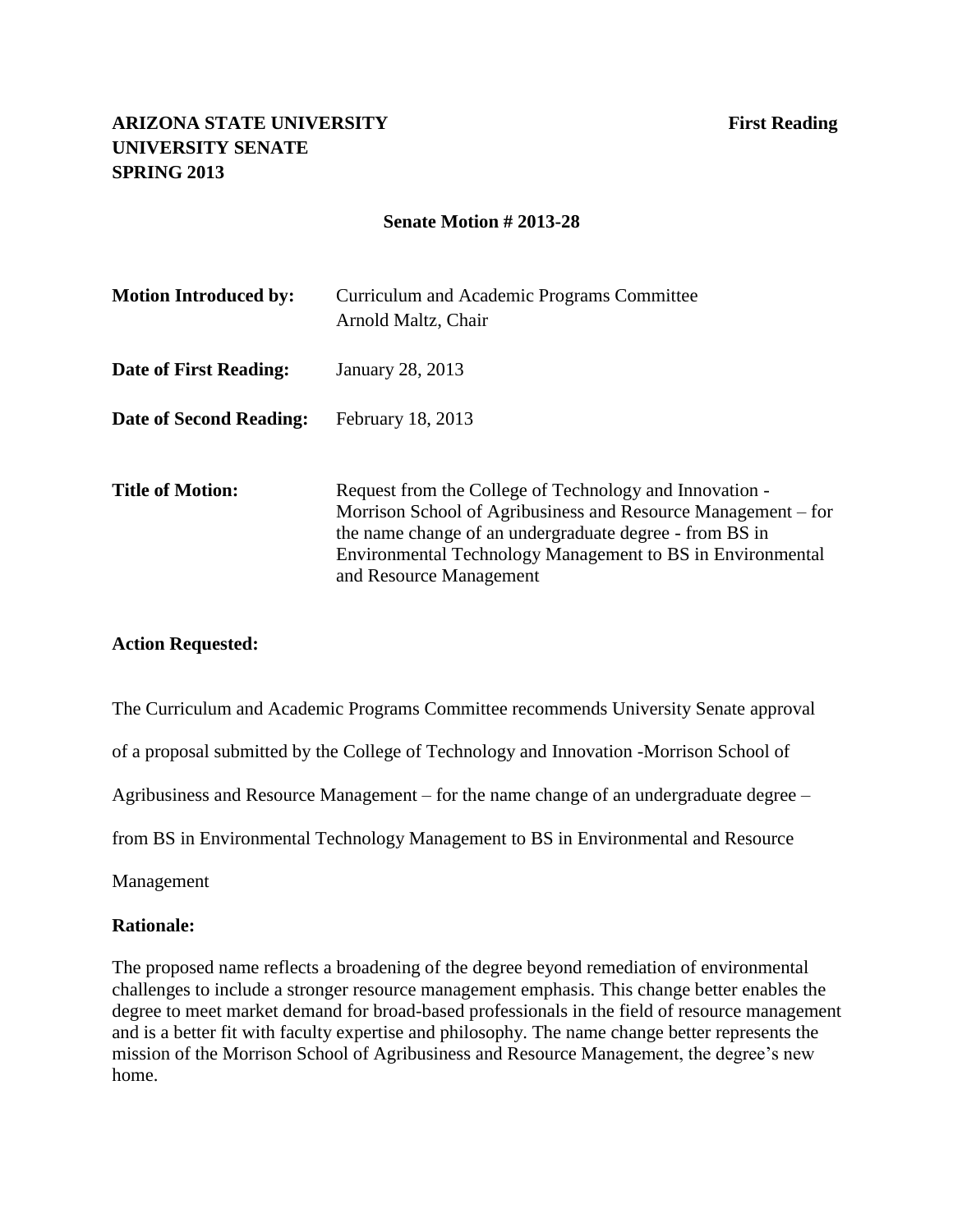#### **Senate Motion # 2013-29**

| <b>Motion Introduced by:</b> | Curriculum and Academic Programs Committee<br>Arnold Maltz, Chair                                                                                                                                                                                                             |
|------------------------------|-------------------------------------------------------------------------------------------------------------------------------------------------------------------------------------------------------------------------------------------------------------------------------|
| Date of First Reading:       | January 28, 2013                                                                                                                                                                                                                                                              |
| Date of Second Reading:      | February 18, 2013                                                                                                                                                                                                                                                             |
| <b>Title of Motion:</b>      | Request from the College of Technology and Innovation -<br>Department of Technological Entrepreneurship and Innovation<br>Management – for the name change of an undergraduate degree -<br>from BS in Applied Psychology to BS in Industrial and<br>Organizational Psychology |

#### **Action Requested:**

The Curriculum and Academic Programs Committee recommends University Senate approval

of a proposal submitted by the College of Technology and Innovation - Department of

Technological Entrepreneurship and Innovation Management – for the name change of an

undergraduate degree - from BS in Applied Psychology [to BS in Industrial and Organizational](https://provost.asu.edu/sites/default/files/shared/capc/CTI%20Proposal%20to%20Change%20the%20Name%20of%20Applied%20Psychology%20final.pdf) 

Psychology

#### **Rationale:**

The Applied Psychology program at the Polytechnic Campus has always seen low enrollment at the undergraduate level. The program's focus is on how humans interact with both other humans and new innovations in technology, including the underlying psychological processes as related to providing innovation in system design and training. This matches well with the proposed name. The new name reflects recognized branches of the field and is expected to increase enrollment.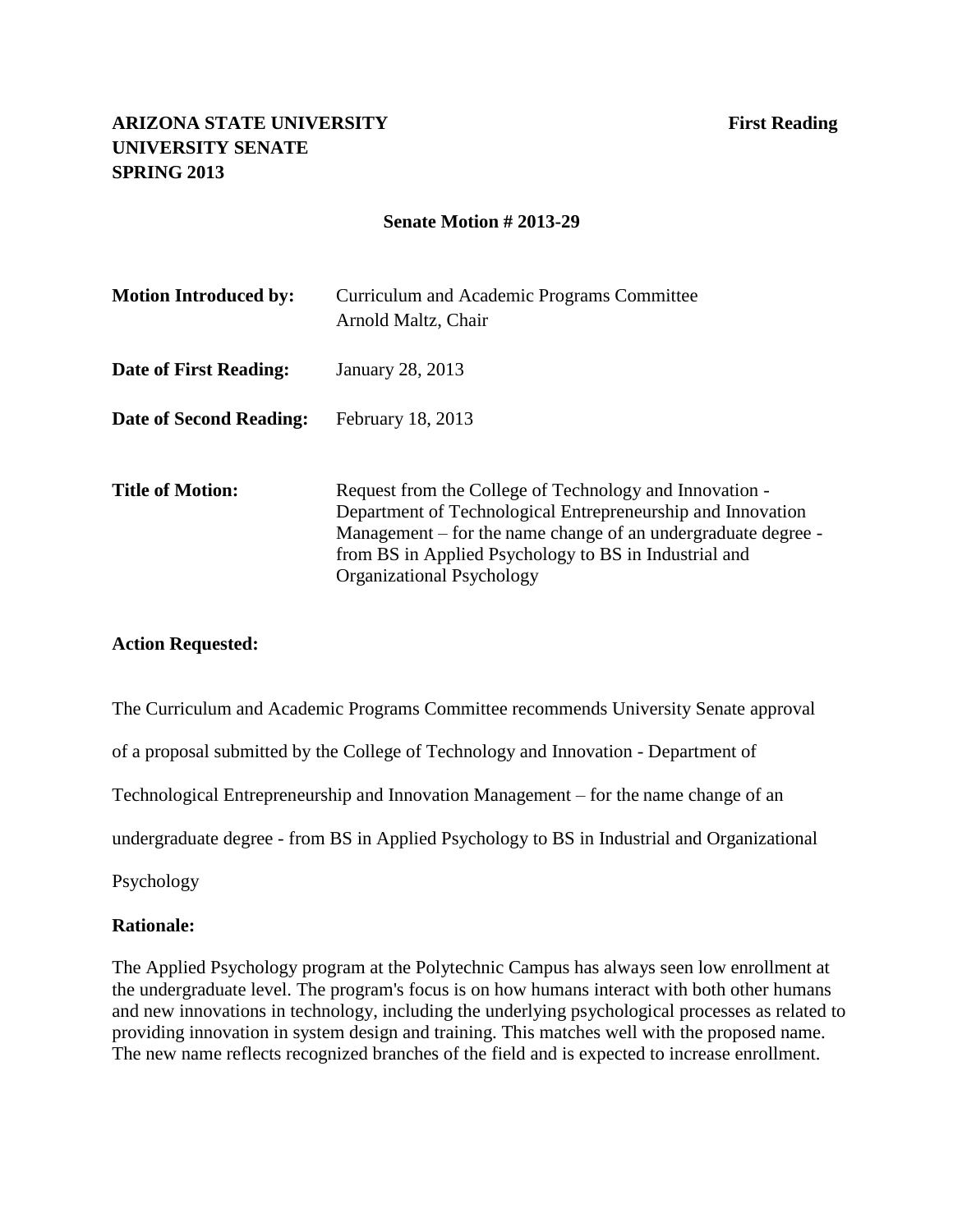#### **Senate Motion # 2013-30**

| <b>Motion Introduced by:</b> | Curriculum and Academic Programs Committee<br>Arnold Maltz, Chair                                                                          |
|------------------------------|--------------------------------------------------------------------------------------------------------------------------------------------|
| Date of First Reading:       | January 28, 2013                                                                                                                           |
| Date of Second Reading:      | February 18, 2013                                                                                                                          |
| <b>Title of Motion:</b>      | Request from the School of Letters and Sciences – for the<br>establishment of an undergraduate degree – BA in Organizational<br>Leadership |

#### **Action Requested:**

The Curriculum and Academic Programs Committee recommends University Senate approval of a proposal submitted by the School of Letters and Sciences – for the establishment of an undergraduate degree – BA in Organizational [Leadership](https://provost.asu.edu/sites/default/files/shared/capc/Organizational%20Leadership%20Degree-Letters%20and%20Sciences_0.pdf)

#### **Rationale:**

The B.A. in Organizational Leadership prepares students for leadership positions in a wide range of organizations. Students develop skills and knowledge in written and oral communication, ethics, assessment, human resources, teamwork, and technology. Students also learn how leaders can apply their skills and knowledge to help organizations function effectively.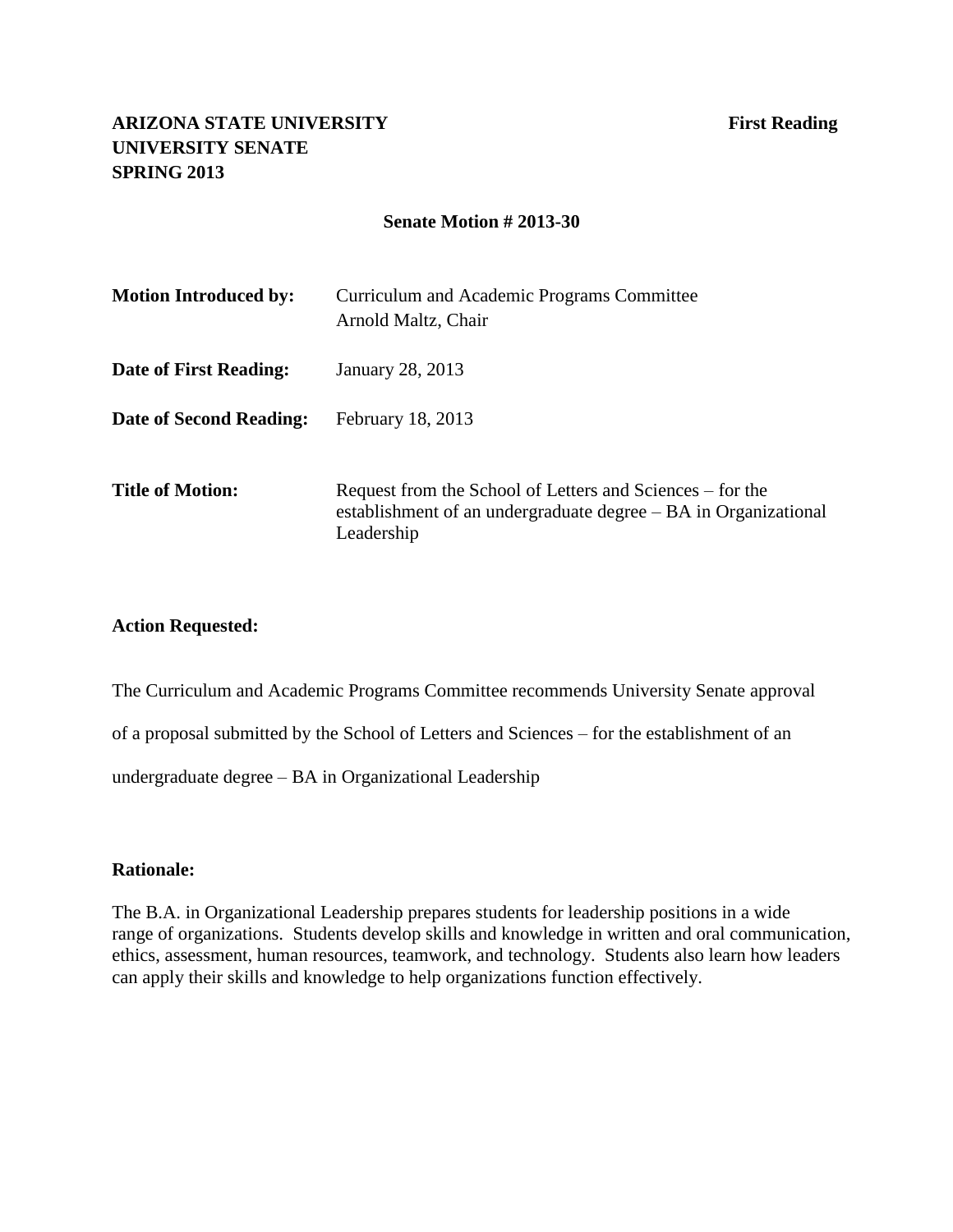### **Senate Motion # 2013-31**

| <b>Motion Introduced by:</b> | Curriculum and Academic Programs Committee<br>Arnold Maltz, Chair                                                                                                                                                                                                     |
|------------------------------|-----------------------------------------------------------------------------------------------------------------------------------------------------------------------------------------------------------------------------------------------------------------------|
| Date of First Reading:       | January 28, 2013                                                                                                                                                                                                                                                      |
| Date of Second Reading:      | February 18, 2013                                                                                                                                                                                                                                                     |
| <b>Title of Motion:</b>      | Request from the College of Technology and Innovation -<br>Department of Engineering Technology - for the name change<br>of an undergraduate degree - from BS in Manufacturing Engineering<br>Technology to BS in Product Development and Manufacturing<br>Technology |

#### **Action Requested:**

The Curriculum and Academic Programs Committee recommends University Senate approval

of a proposal submitted by the College of Technology and Innovation - Department of

Engineering Technology - for the name change of an undergraduate degree - from BS in

Manufacturing Engineering Technology to [BS in Product Development and Manufacturing](https://provost.asu.edu/sites/default/files/shared/capc/CTI%20Proposal%20to%20Change%20%20Mfg%20ET%20to%20Product%20Devel%20and%20Mfg%20Tech%2011-20-2012.....pdf) 

Technology

#### **Rationale:**

The Manufacturing Engineering Technology (MET) degree's name will be broadened in scope and appeal by changing its name to Product Development and Manufacturing Technology. The MET program has not grown in enrollment and this name change is expected to attract more students. The new name also supports the CTI's strategic alliance with TechShop (ASU's partner in the new Chandler facility). The degree will continue to evolve its existing focus on the process of bringing a product to market, including product design and detail engineering design and manufacture. **ARIZONA STATE UNIVERSITY First Reading**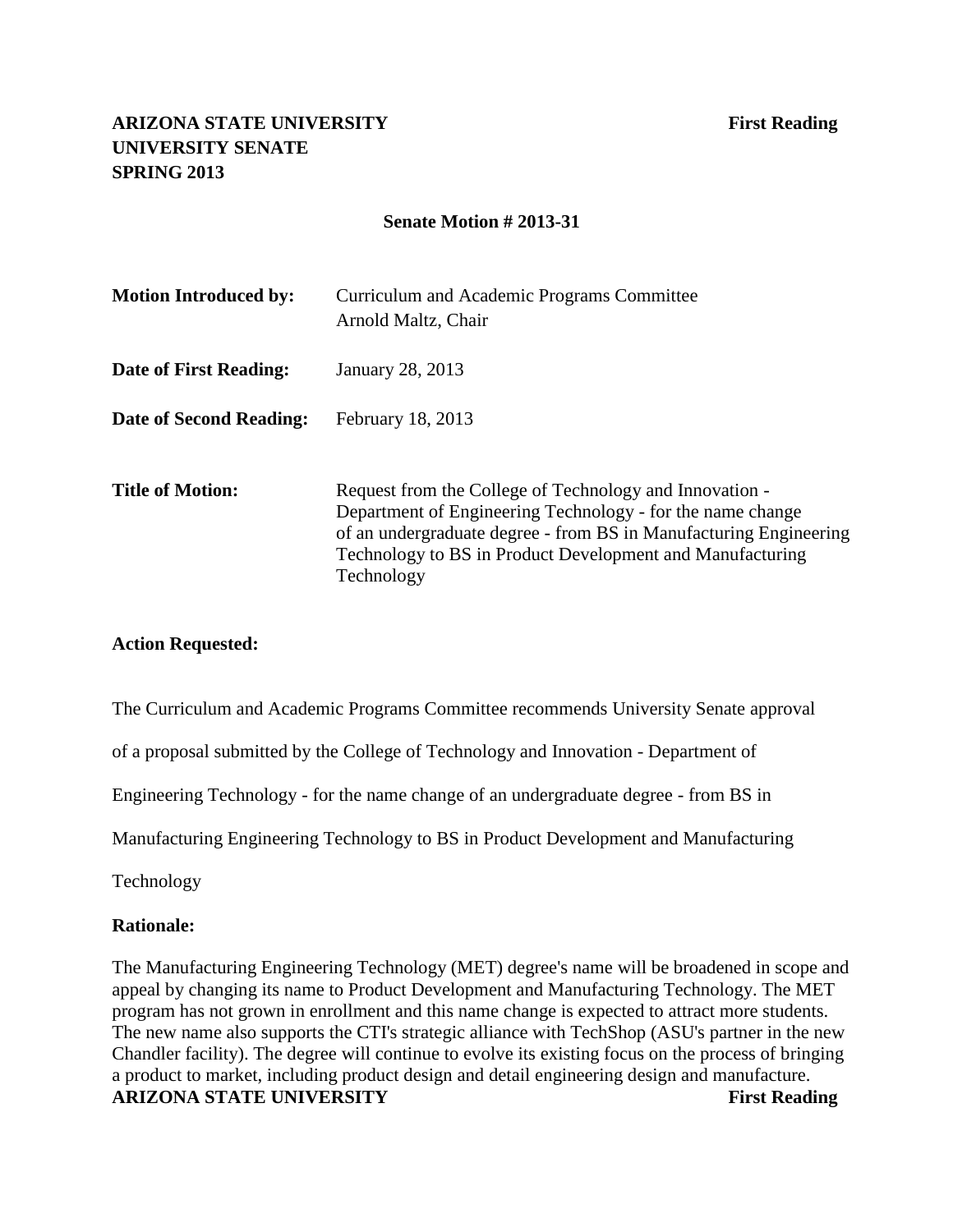# **UNIVERSITY SENATE SPRING 2013**

### **Senate Motion # 2013-32**

| <b>Motion Introduced by:</b> | Curriculum and Academic Programs Committee<br>Arnold Maltz, Chair                                                                                                                                                                   |
|------------------------------|-------------------------------------------------------------------------------------------------------------------------------------------------------------------------------------------------------------------------------------|
| Date of First Reading:       | January 28, 2013                                                                                                                                                                                                                    |
| Date of Second Reading:      | February 18, 2013                                                                                                                                                                                                                   |
| <b>Title of Motion:</b>      | Request from the College of Technology and Innovation -<br>Department of Technological Entrepreneurship and Innovation<br>Management – for the establishment of an undergraduate degree –<br><b>BS</b> in Health Systems Management |

#### **Action Requested:**

The Curriculum and Academic Programs Committee recommends University Senate approval

of a proposal submitted by the College of Technology and Innovation - Department of

Technological Entrepreneurship and Innovation Management – for the establishment of an

undergraduate degree – BS in Health Systems Management

#### **Rationale:**

The BS in Health Systems Management will provide students with a unique opportunity to develop a marketable skill in health systems and provide flexibility by allowing students to select from two focus areas: Information Technology Management or Technology and Entrepreneurship Management.

Students will receive a strong foundation in health systems, technology, business, and consumer behavior with an emphasis on innovation and service development. This degree is designed for students who want to enter into the health industry in an administrative capacity.